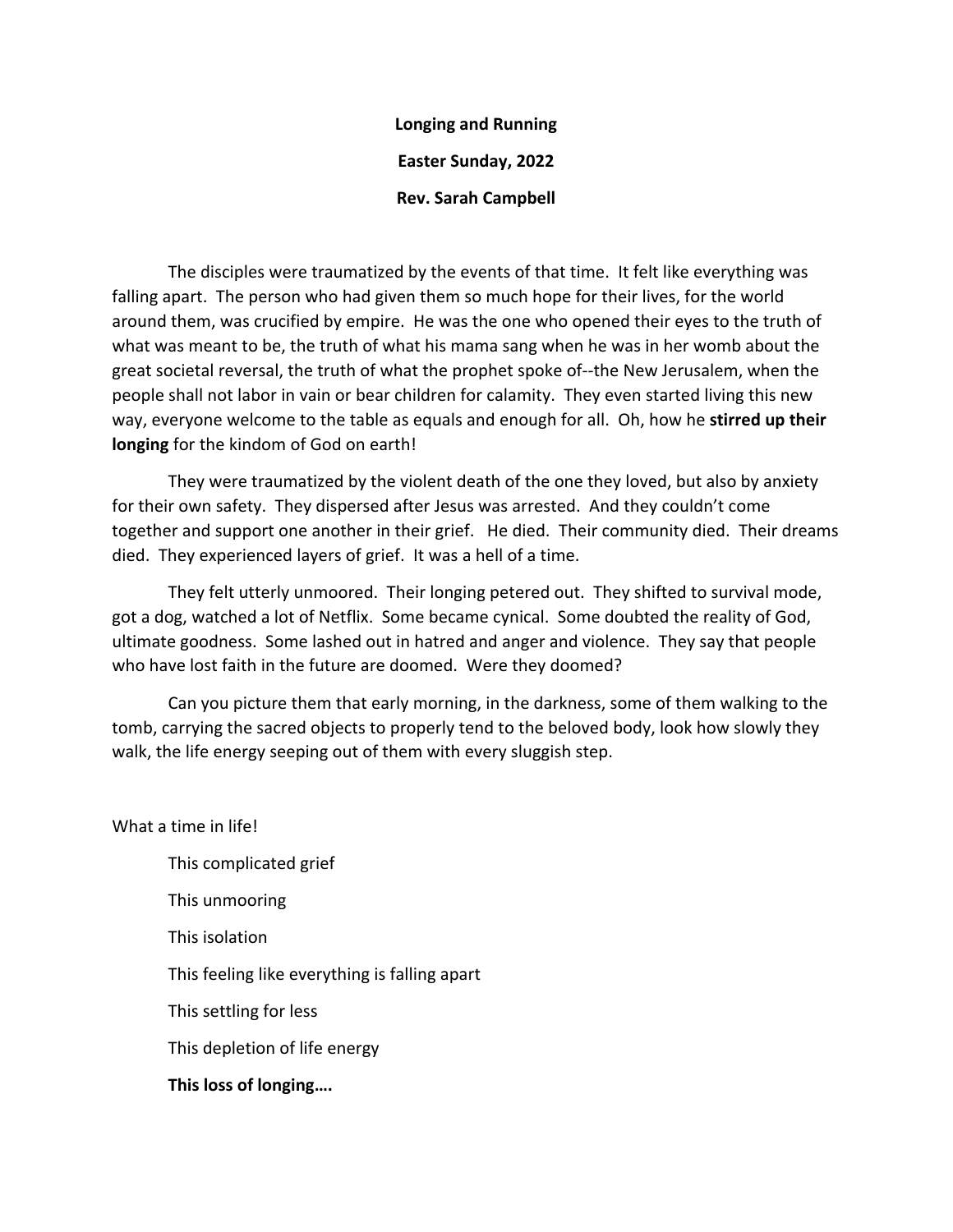Sound familiar? Has this story ever felt quite this true? What a time for God's children, whether 3 days or 3 years, their time, our time…. What a time!

## And I wonder if it isn't **the loss of longing** that is the most troubling aspect of all?!

Consider the young, those who have their life ahead of them… One author describes a 16-year-old character this way. "Her yearnings (her longings) were so many; as to be overwhelming at times. Her yearning was like a force within her. The opposite of gravity."

This is one of the most damnable effects of the Covid pandemic these last two years plus… how it is has suppressed life energy; it has subverted human longing. The young have lost loved ones and lost the chance to say goodbye. "They have also lost rituals of graduation and saying goodbye to classmates. They were schooled at home, many alone in their room for hours in front of a computer. They lost the freedom and independence to move about as they pleased. And as the uncertainty grew, many suffered the ultimate loss: the loss of trust in the world as a safe and predictable place." (Boss)

This is but one slice of humanity, one demographic- the young. Every generation, every group is experiencing the losses of this historic time in profound ways.

On this Easter morning, I want so much for you, all of you, especially the young, to hear the Easter message. To really hear it and feel it in your whole body! Hear the message. Don't get hung up on scientific skepticism. Some of us believe in a physical resurrection. Many of us don't and never have. But don't be distracted by literalism, because then you'll miss the astonishing truth of the story…. The truth that somehow life energy came back into the disciples! The truth that death does not have the last word!

It was ambiguous loss, stories of empty tombs and mysterious appearances, absence and presence, nothing that could be captured on a video. There was no closure. They still carried the grief and trauma of that time in their bodies, maybe always will. But their life energy started to return; their longing somehow stirred up once again… as powerfully as before when he was among them in flesh, if not even more… They regathered and the Jesus movement began and continues to this day. The empire could not kill it.

Every year when we read these Easter stories, new things appear to us. This year I was struck by something I don't remember really seeing before. And it's not only in John's telling of the story. It's in other gospels also.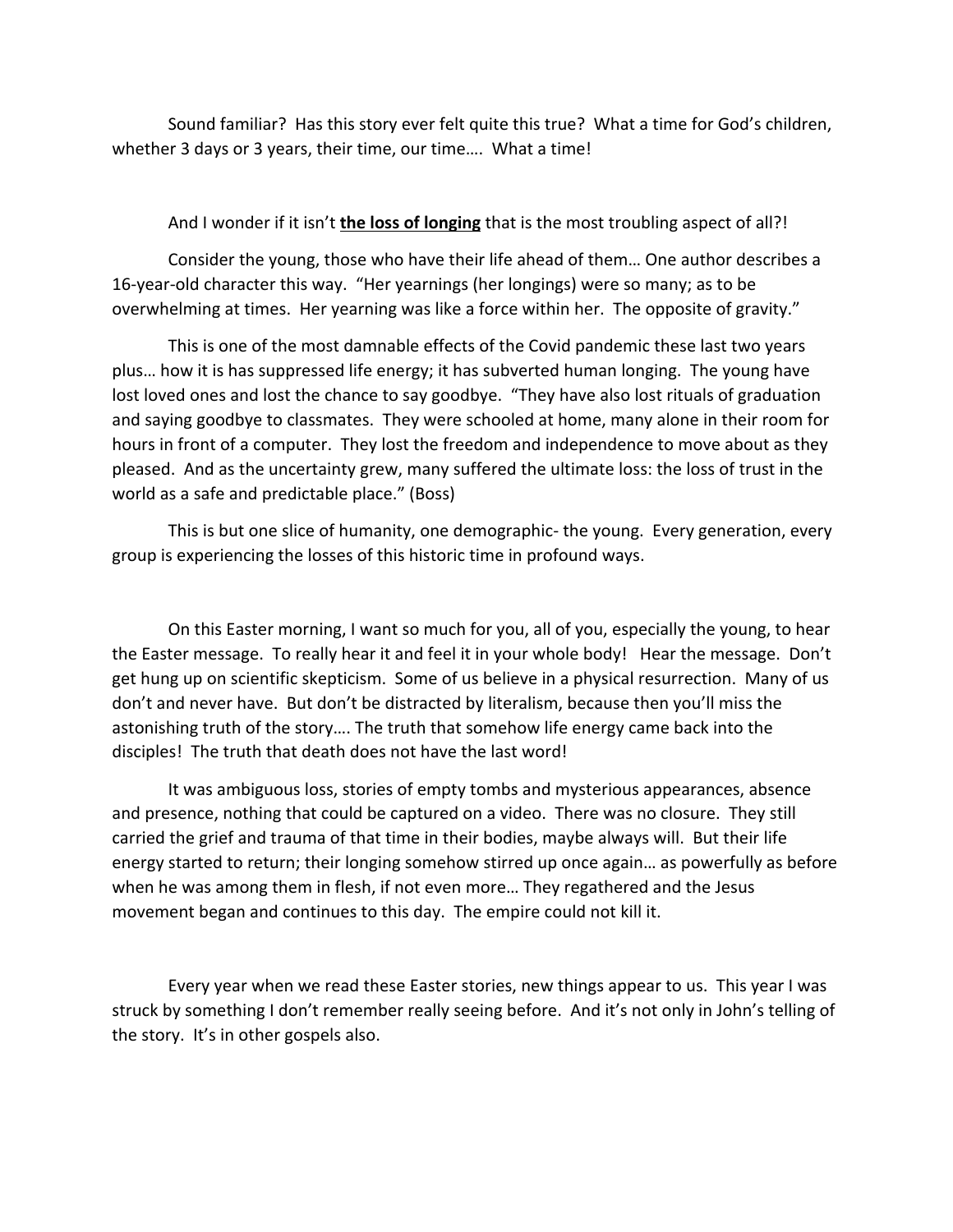A dramatic change in the energy…. Remember the slow, depressed steps to the tomb with the sacred objects of burial preparation. Something changes in the story, and they start running!

It says: "So she ran."

It says: "The two were running together, but the other disciples outran peter…"

Read between the lines: somehow a powerful and vibrant energy flows back into their being from the infinite. No longer plodding steps in the darkness, they run!! The sun has risen. The birds are singing wildly. The sap is rising in the maple trees. The green blade mightily pushes through the hardened soil. The eros energy of the earth is awakening. And they are running, the longing rising up in them once again. It's not over! Something new is beginning!

It's time for new images to overtake our pandemic images. Those images of humanity in lock down, a musician playing the violin alone from their balcony, people looking at screens in their "home office", empty highways and streets, shuttered businesses, everything closed down. Humanity staying put, then venturing out, slowly, cautiously, 6 feet apart, suppressing our longing, just trying to survive.

It's time, it's past time for new images. I have been watching a lot more Netflix in the last two years. Recently a fabulous image has gotten stuck in my consciousness from a new movie, a moving image…. I don't remember the storyline, but I remember this. A young person, maybe 16, running, running breathlessly through a vast and varied city scape…. Marvelously and expansively filmed it is, no short cuts, he is running, running, running with a longing that seems to intensify as he runs towards his future….

Our life energy can not be suppressed forever. The sap has to flow. The birds have to sing. The plants have to rise. And we'll not move back to so called "normal" … but rather forward to something better….

It even happens in history. This new life energy bursting forth after death.

The bubonic plague of the mid 13 hundreds, which killed half of the European population, was followed by the renaissance.

WW I and the flu epidemic of 1918 killing at least 50 million human beings was followed by the Roaring 20s and rapid advances in technology, phones, and automobiles, not to mention the women's suffragist movement.

WW II and the polio epidemic of the 1950s was followed by the civil rights movement and all other manner of liberation movements of the 1960s.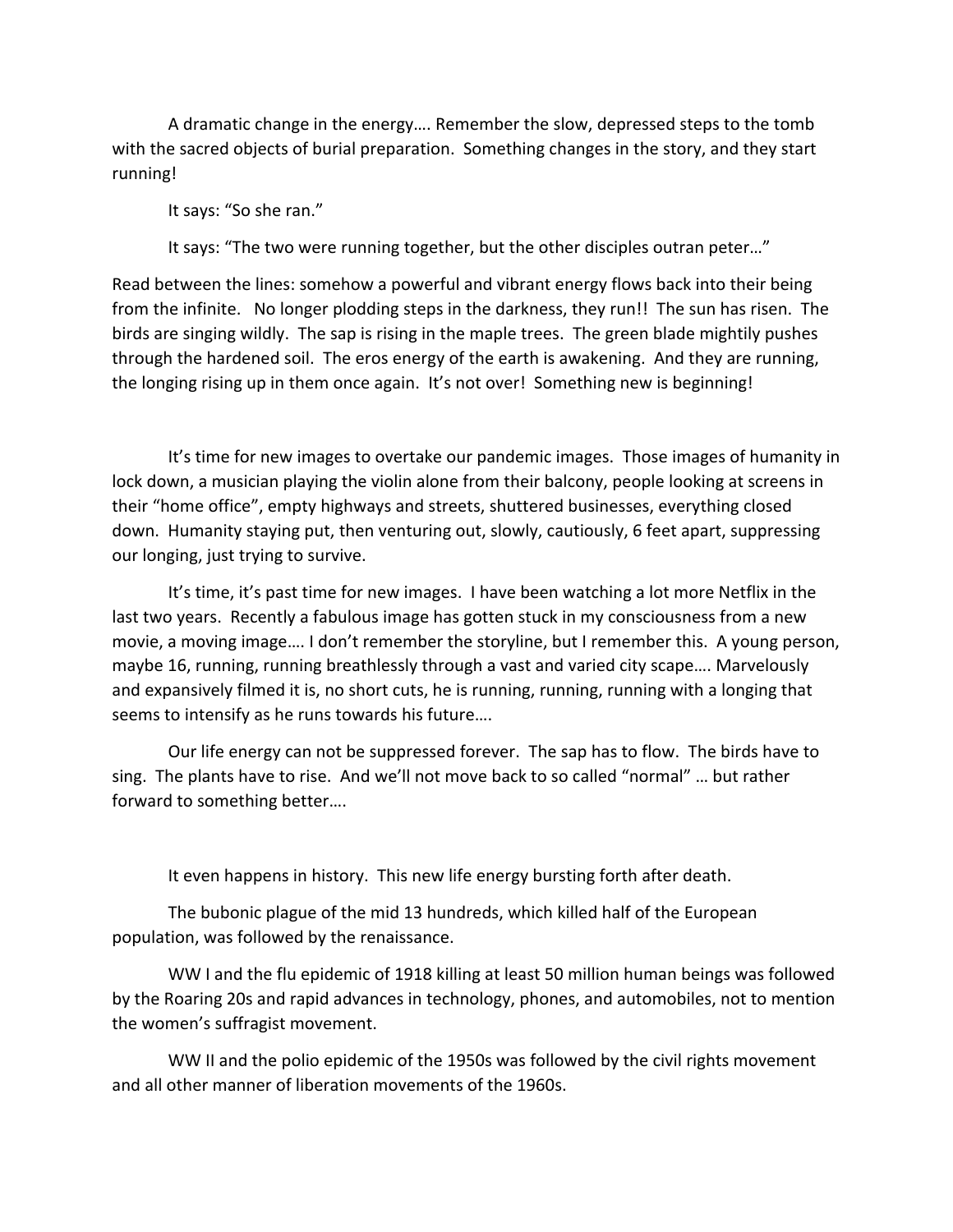Yes, the sap has to flow. The life energy can't be suppressed forever.

Unfortunately, the energy can go bad, very bad indeed, towards totalitarianism… think January 6 and Putin's invasion of Ukraine.

But it can also go in good directions and surprisingly fast…. Think warp speed development of vaccines. Think massive uprising all over the world, greater than ever before, after the crucifixion of George Floyd, uprisings to put an end, finally, to racism, colonialism… an awakening and reckoning with tremendous momentum.

What about you, is your longing stirring? Is your life energy returning?

Whether you are 16 or 96, dare to name your deepest longing. Dare to have it stirred up by the holy spirit, and run with it!! If your limbs or your lungs don't allow that fast forward movement, your life energy can still move you forward in other ways. Give yourself to your hopes for the world until your very last breath.

What is it you long for at the depth of your being? Run for it!!

Is a livable planet what you long for?

Run to it.

Get out of your room. You've been there too long. And run.

Leave your computer behind, leave that doom scrolling behind, but do bring your phone so you can meet up with others who are running towards it.

Don't suppress your life energy anymore.

Don't let it go negative or hateful. Only run towards goodness.

Don't let illness, mistakes, failures, keep you back, those are just part of life

Keep running.

Run past the doomers.

Run past the fakers, businesses who advertise their greenness but it is, in fact, a small fraction of the mission.

Be kind but run past.

Run with other runners, there are more and more of them.